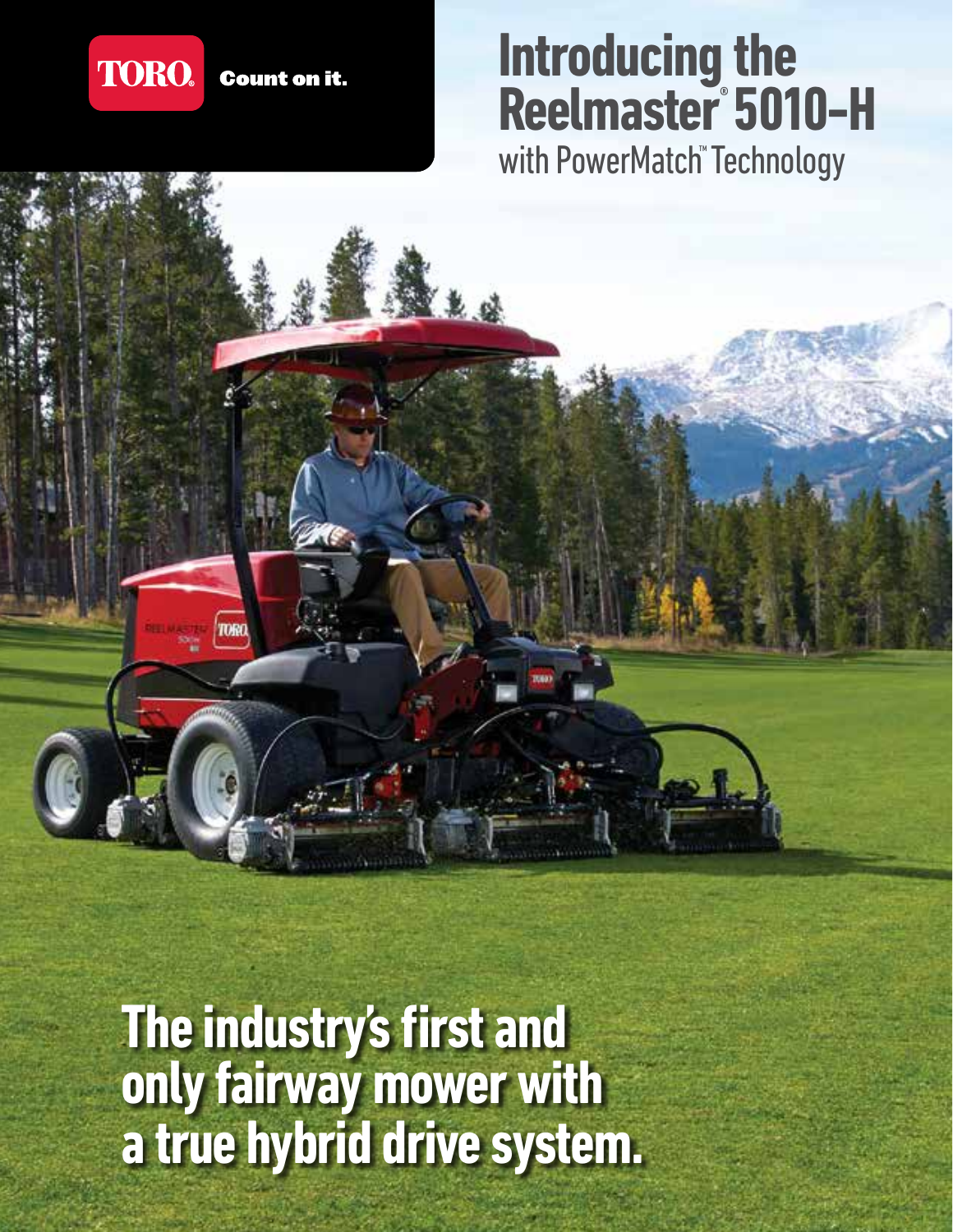## **Reelmaster® 5010-H features TORO.**

# **Welcome to the Future of Hybrid Mowing!**



# Exclusive Hybrid Drive System

PowerMatch technology enables the Reelmaster 5010-H to seamlessly match the power generated to the power required for traction and cutting based on the mowing conditions.

## Significantly Reduced Maintenance

The move from hydraulic to electric cutting units eliminates hoses, fittings and fluid along with over 100 potential leak points.

## Proven Reliability & Performance

Built on the time-tested Reelmaster 5010 Series platform, the Reelmaster 5010-H delivers exceptional durability, high performance, versatility and comfort.





### Save 20% of Fuel Costs on Average

With an average fuel savings of 20% over comparably equipped conventional mowers, and an economy mode that can save substantially more, the Reelmaster 5010-H is easy

#### Precise Monitoring & Control

The onboard InfoCenter™ provides precise control of reel speed and clip rate. In addition, the technician has access to system information, alerts, service reminders, diagnostics



#### Superior Aftercut Appearance

Electric cutting unit motors permit precise and consistent reel speed and clip rate control.



# 800-803-8676 **Contact your local Toro distributor today. Dare to Compare!**

**toro.com/reelmaster**